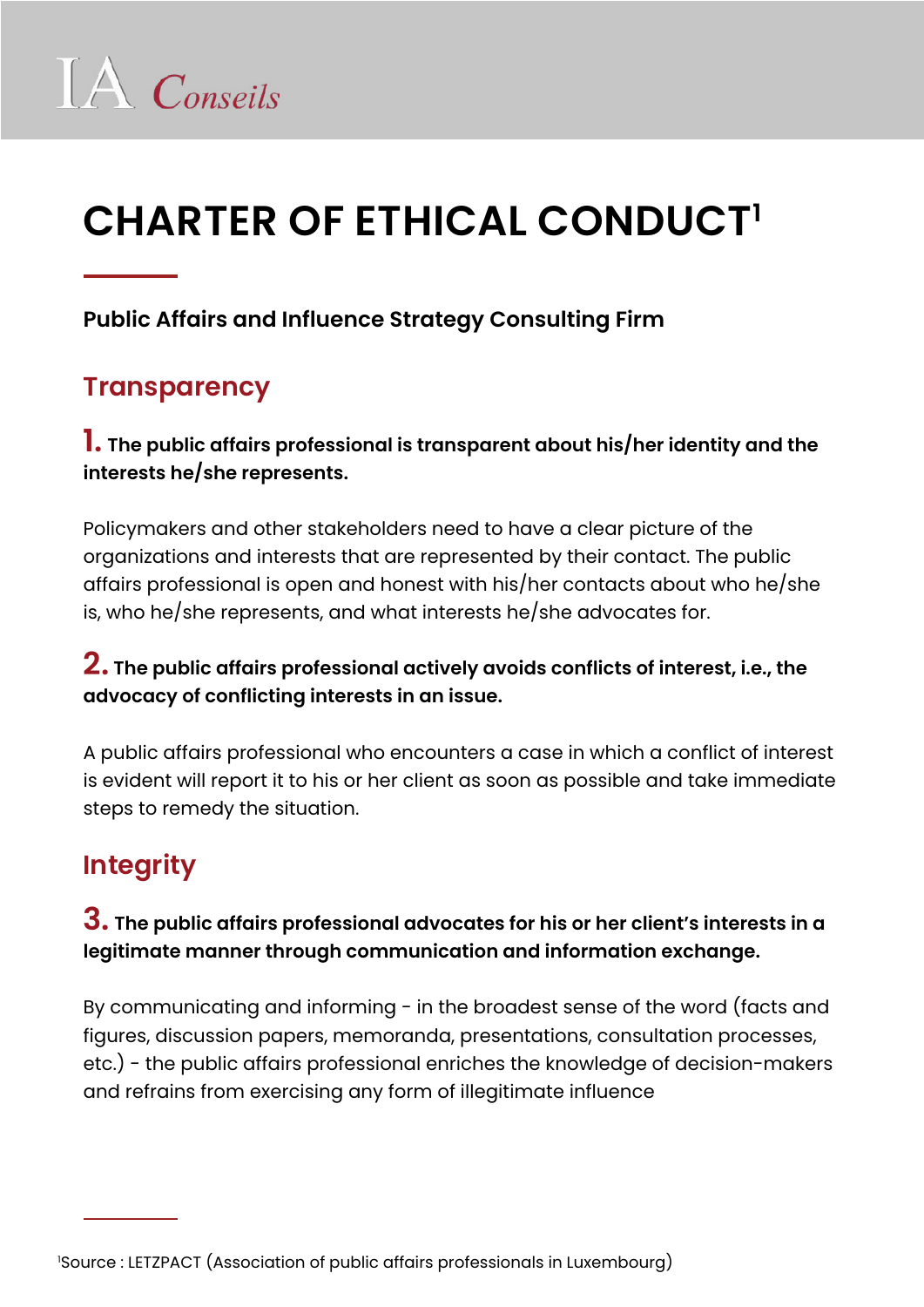#### **4. The public affairs professional strives to provide consistently reliable and accurate information to their contacts and target groups.**

The public affairs professional does his/her best to communicate correctly, consistently and accurately with policy makers and other stakeholders.

#### **5. The public affairs professional respects the autonomy and integrity of others.**

The public affairs professional respects the integrity of the policy makers with whom he/she comes into contact and does not jeopardize their independence.

#### **6. The public affairs professional demonstrates professionalism in the broadest sense of the word.**

The public affairs professional carries out his or her professional activities in a correct and professional manner,

- by acting in an informed manner
- always basing his or her analyses and advice on reliable and correct information,
- behaving well with his or her interlocutors and respecting professional agreements,
- intervening in a correct manner with other professionals in the discipline,
- always keeping up to date with the latest developments in the field.

# **7. The public affairs professional presents a true picture of the role and impact of his/her professional activities.**

The public affairs professional constructs correct and realistic expectations, both of his/her organization or client and of his/her external contacts, and is always honest about his/her contacts, mandates, competencies and the objectives he/ she is able to achieve.